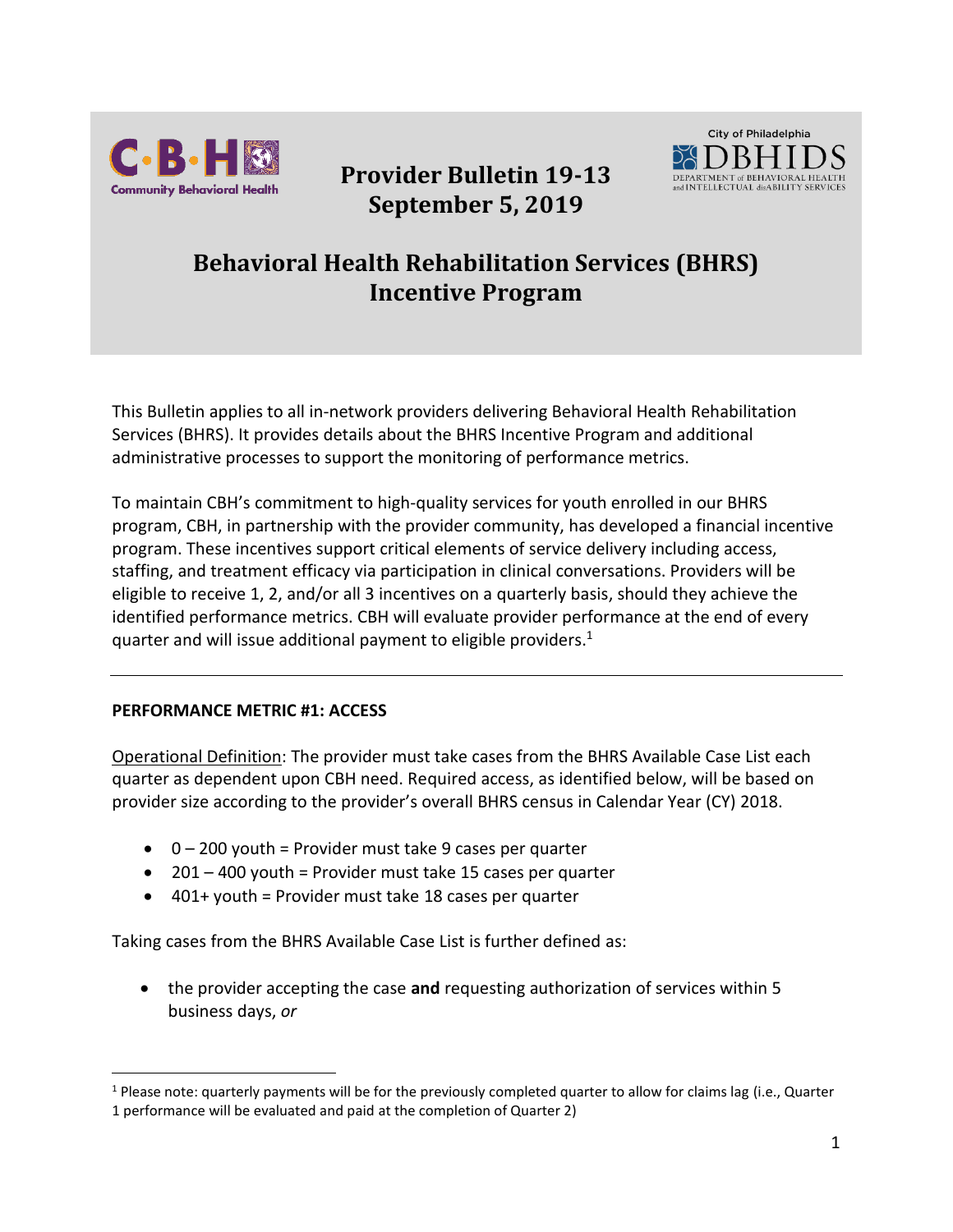• having the family report to both the provider **and** via a CBH confirmation call that they are no longer interested in receiving the authorized services.

After requesting a case to review, the case will be removed temporarily from the BHRS Available Case List so that other providers are not able to request the case to review; however, the provider reviewing the case must provide an outcome to CBH within 5 business days regarding case review and outreach to the family.

To be eligible, the provider will not be able to place cases onto the BHRS Available Case List during the quarter (apart from family transfer requests and/or step-downs from higher levels of care [e.g., Family Based Services, Acute Partial Hospital Programs, etc.]). It is expected that youth evaluated by the provider's outpatient and/or BHRS exception programs will be staffed by the evaluating provider and will count as cases placed onto the BHRS Available Case List if referred to CBH for staffing. Finally, the provider must remain open for intake and accommodate evaluation requests made by families and/or other outside referral sources.

#### Potential Rate Increase: 4%

Monitoring Plan: Quarterly analysis of cases taken from and placed onto the BHRS Available Case List; Monthly confirmation that the provider remains open to intake.

Initial Monitoring Period: For the start of this performance metric, all cases taken from the BHRS Available Case List starting 7/22/2019 until 12/31/2019 will count toward the provider total for Quarter 4. Beginning 1/1/2020, this performance metric will be monitored on a quarterly basis.

### **PERFORMANCE METRIC #2: STAFFING/PAID-TO-AUTHORIZATION**

Operational Definition: The provider must maintain a cumulative 70% average paid-toauthorization (excluding youth with Third Party Liability [TPL]) for all levels of care as specified within the parameters of the financial incentive program.

When a youth is not available for service delivery for greater than 1 week, a 'BHRS Downward Authorization Adjustment Request Form' (attached to Bulletin) can be submitted to CBH through the secure website, labeled as **ProviderID#\_MbrMA#\_Adjustment**. If youth are in an Acute Inpatient Hospital Program (AIP), BHRS providers may request that Therapeutic Staff Support School (TSS-S) and Non-School (TSS-NS) units are adjusted downward for the time while they are in AIP. If youth are in an Acute Partial Hospital Program (APHP), BHRS providers may request that TSS-S units are adjusted downward for the time while they are in APHP.

### Potential Rate Increase: 3%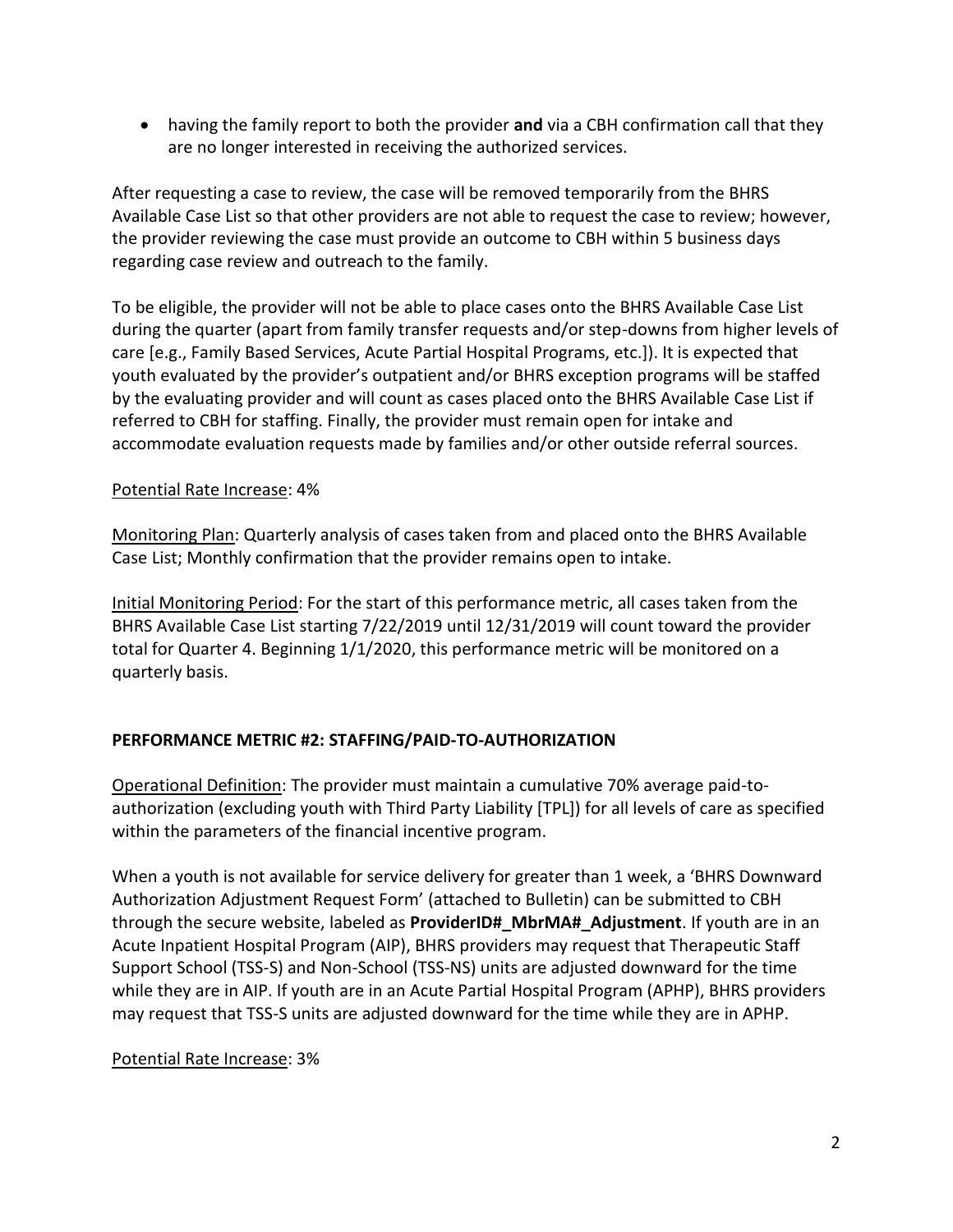Monitoring Plan: Quarterly analysis of all paid claims through units paid versus units authorized within the quarter for all youth without TPL.

Initial Monitoring Period: 10/1/2019 – 12/31/2019

## **PERFORMANCE METRIC #3: CLINICAL CONVERSATIONS**

Operational Definition: The provider must invite CBH Clinical Management to all initial BHRS Interagency Service Planning Team (ISPT) meetings, with CBH Clinical Care Management (CCM) staff to attend as many as possible. In addition, the provider must participate in monthly Length-Of-Stay (LOS) reviews for all youth approaching a length-of-stay of 18 months or longer in BHRS.

In order to track invitations made to CBH CCMs for initial BHRS ISPT meetings and ensure CBH can attend as many as possible, ISPT invitations must be submitted to CBH using the 'Initial ISPT Meeting Invitation Form' (attached to Bulletin) through the secure website, labeled as **ProviderID#\_MbrMA#\_InitialISPT**. CBH must receive the invitation at least 5 business days prior to the date/time of the scheduled initial ISPT meeting for your organization to receive credit.

Each provider's CBH CCM will provide the monthly LOS review list 3 months in advance of the authorization end date (e.g., January 2020 end-authorization lists will be sent to providers in early October 2019 for LOS reviews to be conducted in November 2019, etc.).

### Potential Rate Increase: 3%

Monitoring Plan: Monthly analysis of initial BHRS ISPT meetings and initial BHRS authorizations; Monthly analysis of completed LOS reviews.

Initial Monitoring Period: 10/1/2019 – 12/31/2019